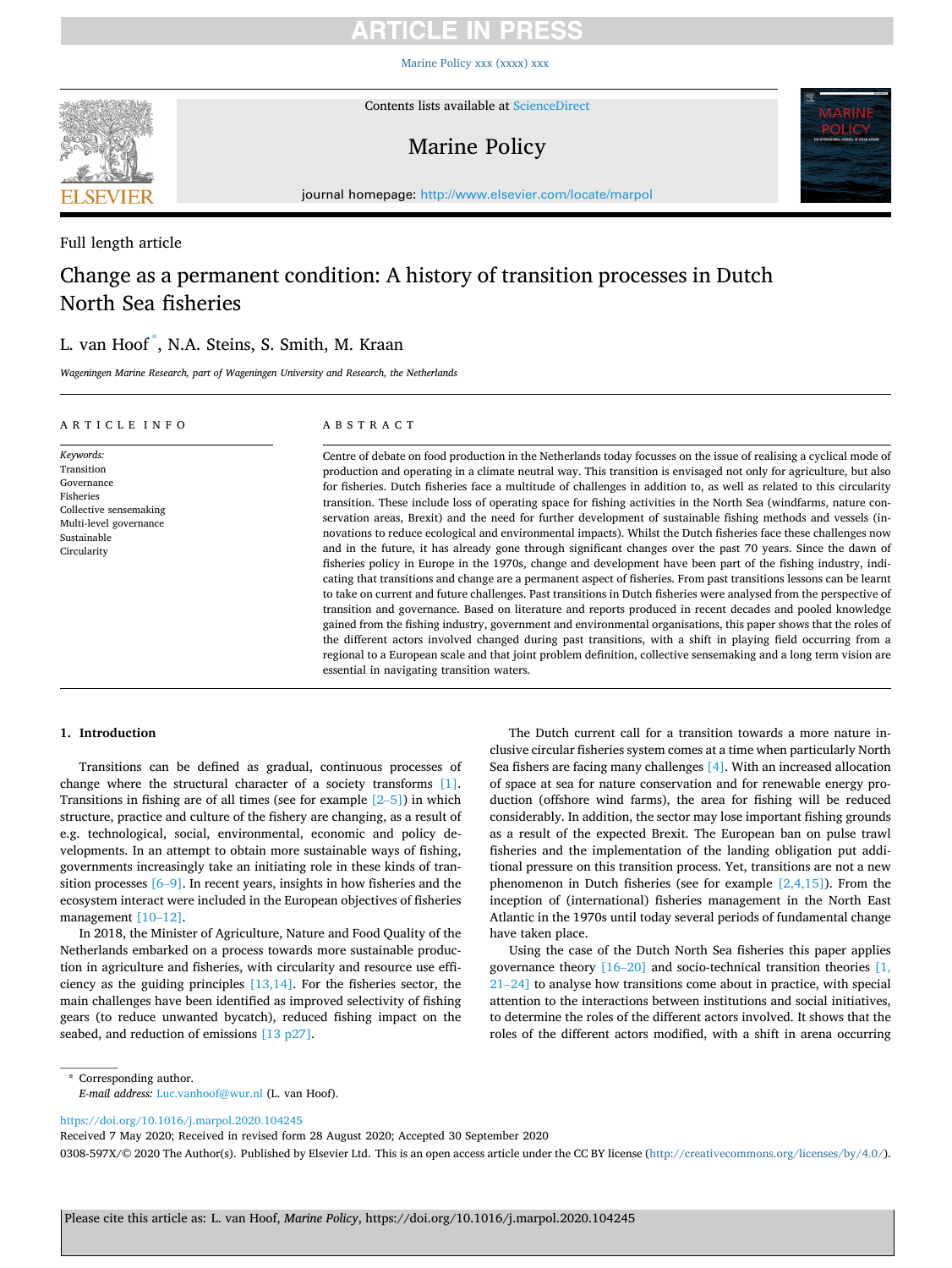#### *L. van Hoof et al.*

from a regional to a European scale and that joint problem definition, collaborative sensemaking and a long term vision are essential in navigating transition waters. The analysis contributes to an action perspective for the transition to a circular and climate-neutral society.

This paper is based on an analysis of existing literature and reports on developments and challenges of the Dutch North Sea fleet published over the past decades. The findings from the document review were evaluated against transition and governance theory. In this analysis, the paper also builds on work the authors have been involved in over the decades, and is based on discussions, interviews and workshops with actors from the fishing industry, government and environmental organisations. While many changes apply to all Dutch fisheries, the analysis focuses on the flatfish fleet. This fleet has gone through more significant changes than any other fleet segment [\[4\]](#page-8-0) and is currently also the focal point of significant policy changes regarding the North Sea [\[25\]](#page-8-0).

The next section presents a short reflection on the theoretical concepts of transitions and governance. This is followed by a description of the case of the Dutch North Sea flatfish fleet and the transitions it has gone through since the first international fisheries management measures came into play. By using a governance perspective to transitions, focussing on the question 'who does what', we analyse the different periods of transition in section four. The paper concludes with a discussion of lessons learnt for transitions to come.

### **2. Defining transitions**

A transition is understood to be a fundamental reconfiguration of activities  $[26 \text{ p17}]$ . This implies a fundamental change in structure (e.g. organisations, institutions), culture (e.g. norms, behaviour) and practices (e.g. routines, skills) [\[27,28\]](#page-8-0). Rotmans et al. (2001) define transitions as 'transformation processes in which society changes in a fundamental way over a generation or more, or more specifically as gradual, continuous processes of change where the structural character of a society (or a complex sub-system of society) transforms' [\[1 p15\]](#page-8-0). These authors argue that transitions are not uniform, nor is the transition process deterministic: there are large differences in the scale of change and the period over which it occurs [\[1\]](#page-8-0). Hence transitions require societal change at multiple levels ranging from individual behavioural change to community projects, businesses that offer alternative products as well as policy-makers that set suitable incentive structures [\[16\]](#page-8-0).

This multi-level perspective on transitions [\[23,24,26\]](#page-8-0) distinguishes three conceptual levels: (1) innovative practices (niche experiments), (2) structure (the regime), and (3) long-term, exogenous trends (the landscape) [\[21 p2\]](#page-8-0). Alternative practices (niches) operating outside established structures, cultures and practices are important sources of ideas and practices which can seed a transformation in the socio-technical regime, if processes at niche, regime and landscape levels of the system are supportive [\[29,30\]](#page-8-0). The regime-level consists of a network of actors and institutions that share a set of rules (laws, norms or shared categories) [31–[34\]\]](#page-8-0). Although institutions are apparently fixed they are not static as actors form institutions just as much as they are influenced by them [\[35\].](#page-8-0) Transition processes run across multiple dimensions (e.g. geographic, ecological, technological) [\[30\].](#page-8-0) The scale levels represent functional relationships between actors, structures and working practices that are closely interwoven. As economic, cultural, technological, ecological and institutional subsystems interact, they respond to changes in each other and adapt [\[26 p18\]](#page-8-0).

To this multi-level perspective of transition, the notion of a multilevel governance perspective can be added [\[36\]](#page-8-0). This is particularly relevant in the case of EU fisheries management policies, which are prepared in a way that resembles neither traditional international politics nor policy-making by nation-states  $[10,11,37]$ , and takes place in a complex nested setting where Member States, the European Council of Ministers, the European Commission and the European Parliament each play a distinct role. Transitions in Dutch North Sea fisheries have to be

understood within the European (EU) context of the Common Fisheries Policy (CFP) [\[10,11,37\].](#page-8-0) With the concept of multi-level governance, it is possible to capture the shifting locus of governance from the state level to subnational and supranational levels. More specifically, multi-level governance points to sharing policy-making competencies in a complex system of negotiation [\[38\].](#page-8-0)

There are various theoretical approaches towards understanding transitions with a focus on the role of the government (and governance) in change processes, the tools it has available and is willing to use in order to facilitate change, as well as the room for experimentation that is available for/given to industry-pioneers. Tukker and Butter (2005) distinguish four ways in which actors approach transition management: (1) the fatalist approach refrains from transition management (motto: 'First, disaster must happen'); (2) the hierarchic approach relies on a dominant actor coalition to steer change (motto: 'Let's put a man on the moon!'); (3) the individualist approach relies mainly on changing the financial ground rules (motto: 'Sustainability through the market'); (4) the egalitarian approach relies on process management, e.g. doing experiments (motto: 'A good transition arena will solve it all') [\[39 p94\]](#page-8-0).

Transitions involve a range of possible development paths, of which government policy can influence direction, scale and speed, but never entirely control [\[1\].](#page-8-0) In this respect, it is important to point out that transition processes operate on a time scale of decades, whereas the policy time horizon is of a much shorter nature. In addition, steering towards a transition in a participatory way requires the government to be open, self-critical and creative, which can be at odds with the demands of the existing political world (with closed preferences, agenda driven, control) [\[20\]](#page-8-0). Grin (2011) furthermore argues that transitions are unlikely to result from traditional governmental action. Fora specifically created to legitimise transitions, such as transition arenas or experiments, are composed in a way which cannot produce *ex ante*  legitimacy: they tend to primarily involve actors who are a priori sympathetic to the idea of the transition [\[21\].](#page-8-0)

An important role in transitions is played by the structure of institutions and social practices, hence the regime. Institutions are seen as intermediary variables that act, as it were, as a filter between the interests and values of various actors and the decisions made in the political arena [\[40\]](#page-8-0). Social practices are routines used in daily life and are inherently shared, collective arrangements [\[41\]](#page-8-0). People are able to adjust part of a practice, which over time may add up, resulting in new or renewed practices. Thus both institutions and practices can change. Beunen et al. (2015b) accentuate a co-evolution perspective [\[42\]](#page-8-0), whereby transitions are not the result of project- or social engineering but the result of a constant process of emergence and adaptation in a context of chaos, non-linearity, and path dependencies [\[43\].](#page-8-0) Weick perceives this process of change from one state to another as a process of order, interruption, and recovery [\[44,45\].](#page-8-0) Thus the agency of the government to steer transitions may be limited. Transitions often come about in an interplay between the different governance levels and in the interplay of actors resulting in structural change via change of institutions and practices.

To understand and give meaning to this transition process Weick [\[22,](#page-8-0)  [44,46\]](#page-8-0) introduces the concept of sensemaking. Sensemaking is the process by which people give meaning to their collective experiences [\[22,46,47\].](#page-8-0) The concept of sensemaking can be perceived from two angles. First, as a narrative giving meaning to a process of change; as such sensemaking is a retrospective process in which individuals first act and then reflect on their actions to interpret what they mean [\[48\]](#page-8-0). Secondly, as shown by Egan (2019), sensemaking can be a trigger for transitions by providing a narrative to induce change [\[49\];](#page-8-0) actors changing institutions by influencing colleagues to accept a novel view of a situation [\[50\]](#page-8-0). In addition, sensemaking can be a shared process, for example between policy makers, societal organisations and the fishing industry, in which a joint understanding of the change needed is arrived at [\[51,52\].](#page-8-0)

Making sense of a process of transition towards sustainable societies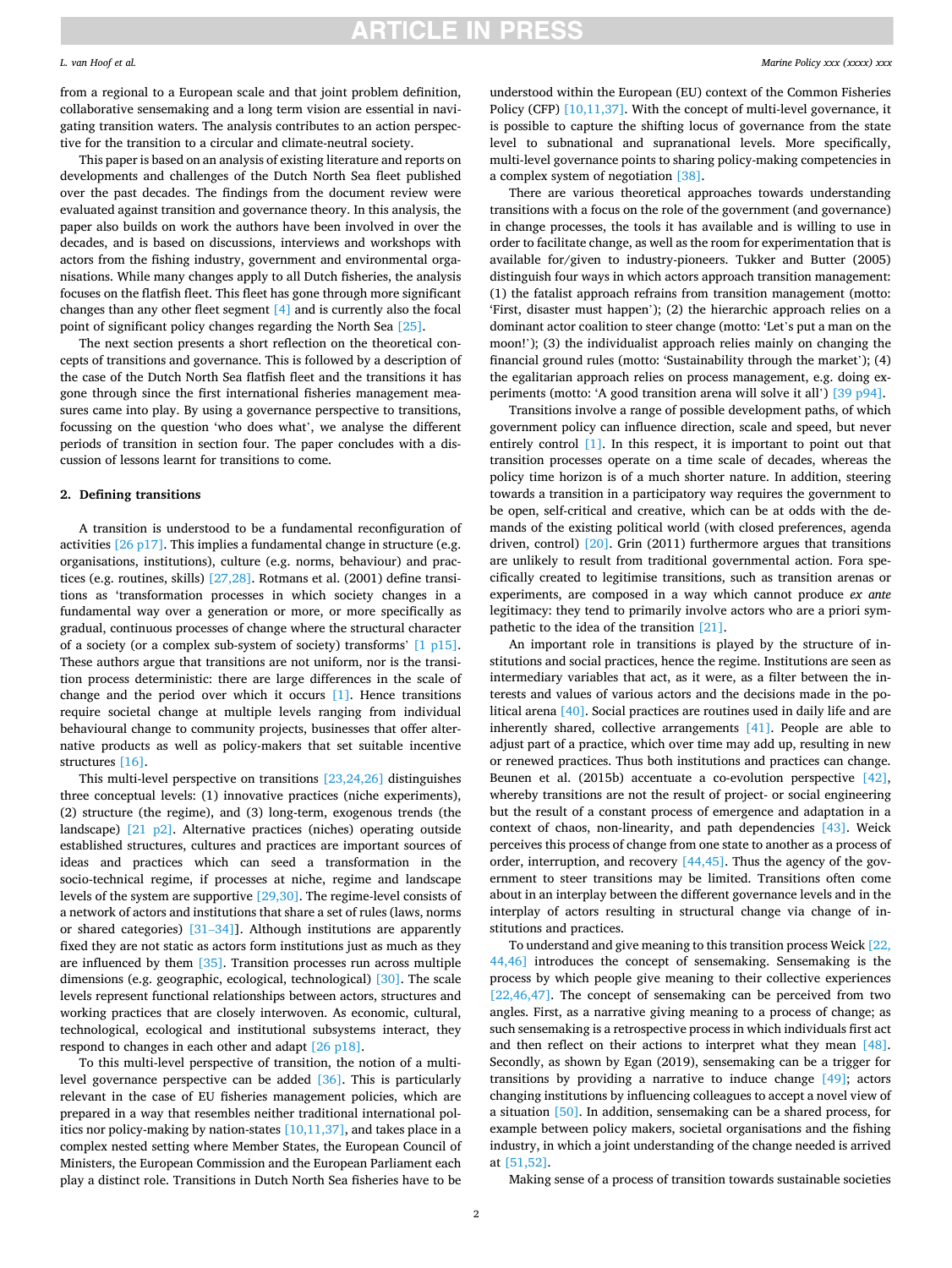#### *L. van Hoof et al.*

often proves to be rather difficult [\[53\].](#page-9-0) This is because it is difficult to define what sustainable development is [54–[56\]](#page-9-0) but also because the problems at hand are often wicked problems [\[54,57\].](#page-9-0) Problems are wicked when they are difficult to define and delineate from other and bigger problems and when they are not solved once and for all but tend to reappear [\[58\]](#page-9-0). Jentoft and Chuenpagdee [\[58\]](#page-9-0) argue that fisheries management is confronted with problems that are inherently wicked. Wicked problems have no technical solution, it is not clear when they are solved, and they have no right or wrong solution that can be determined scientifically. One option to deal with wicked problems is engaging in collective and distributed sensemaking [\[59\]](#page-9-0). A complementary option is to simultaneously contribute to keeping wicked problems manageable through repeated small wins, based on careful observation and targeted actions [\[57,60\]](#page-9-0); recasting larger problems into smaller, less contentious problems, so people can identify a series of controllable opportunities of modest size that produce visible results that can be gathered into synoptic solutions [\[61\].](#page-9-0)

In this paper, a multi-level conceptual perspective to transitions (niche, regime, landscape) as operationalised by Grin (2011) and to governance [\[38\]](#page-8-0) will be used to analyse historic transitions in the Dutch North Sea flatfish fisheries and draw lessons for future transitions. These transitions are categorised by looking at the roles of government and other actors, assessing the development of institutions and practices and of the dominant narratives for individual, joint or shared sensemaking [\[22\]](#page-8-0).

### **3. Case study: transitions in the Dutch North Sea flatfish fleet**

#### *3.1. The Dutch demersal fleet*

The Dutch professional fishing sector comprises pelagic fishing, demersal fishing, shellfish fishing, (coastal) fishing with passive gear and inland fishing [\[4,37\].](#page-8-0) The demersal fleet is the largest segment in terms of number of vessels, capacity and turnover [\[62\].](#page-9-0) Its main component is the flatfish fishery in the North Sea, common sole (*Solea solea*) and plaice (*Pleuronectus platessa*) being the most important target species. Vessels with an engine capacity below 300 horsepower (HP) are also allowed to fish flatfish in the 12-mile zone of the North Sea. In addition to the flatfish fishery, a number of demersal vessels (most of them part of the year) fish for Norway lobster (*Nephrops norvegicus*) or non-quota species. Fishing for brown shrimp *(Crangon crangon)* either takes place by full-time dedicated vessels or on a seasonal basis (by *<*300 HP flatfish vessels). Today there are more than 300 demersal vessels, including 120 beam trawl vessels *<* 300 HP, 75 beam trawlers *>* 300 HP, 25 vessels using twinrig and/or flyshoot techniques and 90 dedicated vessels for brown shrimp [\[4\]](#page-8-0).

The demersal catch is landed at one of the seven Dutch fish auctions. Processing takes place mainly within the Netherlands. About 80% of the most important target species of plaice and sole are exported. Italy, France and Spain are the most important destinations [\[63\].](#page-9-0)

In the 2014–2016 period, the majority of the fishers targeting common sole (most of them in the *>*300 HP segment) switched to pulse fishing. The tickler chains of the beam trawl were replaced by electrodes producing pulses to chase the fish. As a result, seabed disturbance, undesired by-catches of undersized fish and benthic species, and CO<sub>2</sub>emissions have decreased significantly. At the end of 2016, 76 demersal fishers were fishing with the pulse gear [\[64\].](#page-9-0)

The demersal fleet's gross revenue over the entire period 2016–2019 has been over 300 million euros [\[4\]](#page-8-0). It offers direct employment to 1162 FTEs (2016) [\[65\]](#page-9-0), including people on board and shore-based personnel who carry out maintenance on nets and/or arrange technical operations ashore. Businesses are typically family-owned with a family possessing one or more vessels and fishing rights. The fishing trade is generally passed on from generation to generation, and fishers generally do not perceive their work only as a profession, but rather as part of their identity. Family members who are not fishing are usually actively

involved in the management of the fishing company, processing or trading [\[4,15\].](#page-8-0) At local level the demersal fisheries contribute to social cohesion in fishing communities, provides employment in the ancillary or processing sector. Employment in the fisheries chain is hence more significant than the figures above suggest, as indirect employment also has to be taken into account [\[65\].](#page-9-0)

#### *3.2. Historic transitions in Dutch North Sea fisheries*

In The Netherlands, fisheries and seafood trade are inextricably linked. Already in the 13th century King Edward I granted three Dutch provinces access rights to fish in the waters of Yarmouth [\[66\].](#page-9-0) Whilst throughout history there is documented evidence of fisheries management regulations at local or provincial level, it was not until 1857 that the basis for national management was laid. The 1857 Fisheries Act included regulations like vessel registration, closed seasons for certain fisheries, prohibition of certain gears and quality control (for herring), yet largely allowed for laissez faire management [\[66\]](#page-9-0). This approach also prevailed in the following century. Since the 1950s the Dutch fleet witnessed a gradual ending of this laissez faire approach, with profound changes in relation to technological developments, international fisheries management, and societal influence.

The last 70 years of change in the Dutch demersal fisheries can be classified in three main periods: the period 1950–1990: the development of (international) top-down management; the period 1990–2005: development of co-management and European stock recovery measures; and the period 2005–2018: development of shared sensemaking via knowledge networks, innovation and stock recovery. In [Table 1](#page-3-0) below the three periods of change in the Dutch demersal fisheries are discussed on the basis of transition theory and developments in governance. Focus is on the characteristics of the role of government, the role of other actors, the development of institutions and practices and the narrative used in the transition by way of sensemaking.

### *3.2.1. Period 1950*–*1990: development of top-down management leads to noncompliance*

After the Second World War, and particularly since the 1960s, the Dutch North Sea demersal fishing fleet developed rapidly. The growth of the sector "was based... on a technical innovation, the double-beam trawl, which was introduced at the end of the 1950s, and the development of an export market for flatfish. As a result, the Dutch beam trawl fleet increasingly concentrated on flatfish", especially sole and plaice [\[67](#page-9-0)  [p504\].](#page-9-0) In the period from 1958 to 1977, Dutch fisheries in the North Sea were managed nationally. Beyond the territorial waters of coastal countries (initially 3 miles, later extended to 12 miles following the London Convention of 1964), fishing was unrestricted and the principle of free access applied.

With the introduction of the 200 nautical mile Exclusive Economic zones (EEZ) and Exclusive Fisheries Zones [\[11\]](#page-8-0) (in 1977 for the Netherlands), nations had the opportunity to claim the ownership of fish stocks within their Exclusive Economic Zones [\[68,69\].](#page-9-0) This de facto meant that the North Sea was shared between its bordering Member States, providing a foundation for North Sea fisheries management [\[37\]](#page-8-0).

In 1975, the North East Atlantic Fisheries Convention (NEAFC, established in 1964) introduced Total Allowable Catches (TACs) for several species of fish, including sole and plaice in the North Sea, the two most important species for the beam trawl fleet [\[70\].](#page-9-0) The Dutch government responded by setting up a system of Individual Quota (IQ) for the fishers. The IQs were distributed based on historic rights, and could not be sold, leased, or used as collateral [\[71\]](#page-9-0). With the introduction of the IQ system, The Netherlands also opened a decommissioning scheme, as a strong tension between the catch capacity and the available quota became manifest. Soon thereafter this resulted in the development of a grey market: once the quota for sole and plaice had been exhausted, these species were often still landed but now registered as 'sea fish' (non-quota species) [\[4\]](#page-8-0).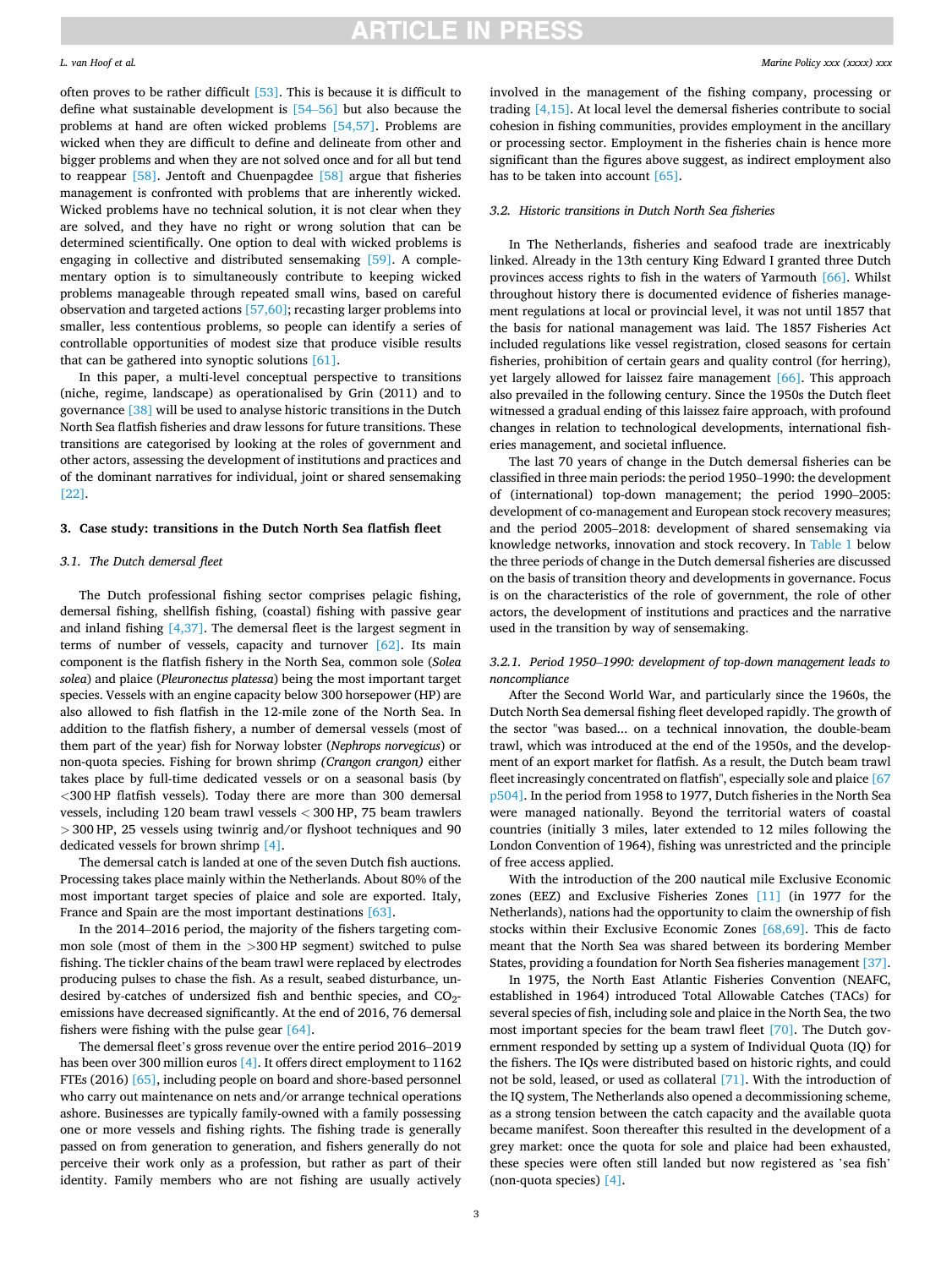**Table 1** 

<span id="page-3-0"></span>

|                  |                                          |                                                                                                                                                                            | Transition characterisation of three periods of development in Dutch demersal fisheries, 1950s marking the first period                             |                                                                                                                                                                                                                                                 |                                                                                                                                                                                                              |
|------------------|------------------------------------------|----------------------------------------------------------------------------------------------------------------------------------------------------------------------------|-----------------------------------------------------------------------------------------------------------------------------------------------------|-------------------------------------------------------------------------------------------------------------------------------------------------------------------------------------------------------------------------------------------------|--------------------------------------------------------------------------------------------------------------------------------------------------------------------------------------------------------------|
| Period           | Characteristic                           | Role of government                                                                                                                                                         | other actors<br>Role of                                                                                                                             | Development of institutions and practices                                                                                                                                                                                                       | Type of sensemaking                                                                                                                                                                                          |
| 1950s            | Prior to Laissez faire                   | Basic access regulations (e.g.,<br>permits)                                                                                                                                | experience significant freedom<br>(e.g., no quota apply)<br>Fishers                                                                                 | Fisheries Act 1857 centralises fisheries regulations                                                                                                                                                                                            | companies set the narrative within basic boundaries<br>Individual sensemaking: mainly fishers and fishing<br>set by government                                                                               |
| $1950 -$<br>1990 | Development of<br>management<br>top-down | management measures and fisheries<br>Development of fisheries<br>management institutions                                                                                   | Fishers increasingly are being subject of<br>fisheries management. Fishers remain<br>outside of shaping policy                                      | Introduction of fisheries management institutions. Fisheries<br>practices develop towards full commercial activity                                                                                                                              | narrative. Transition from fisheries expansion to stock<br>Individual sensemaking: Government sets the<br>based fisheries limitation.                                                                        |
| 2005<br>1990-    | Development of co-<br>management         | Adjusting fisheries management,<br>inclusion of industry in fisheries<br>management                                                                                        | actors remain outside of the fisheries<br>making and implementation. Other<br>Fishers included in fisheries policy<br>management arena              | Increasingly fisheries management develops from a national<br>Fisheries management institutions opening up to include<br>issue to an EU practice<br>fishers.                                                                                    | management. Gradual introduction of wider marine<br>Joint sensemaking: Increased stock based fisheries<br>Development of an EU narrative of fisheries<br>management and ecosystem management.<br>management. |
| $2005 -$<br>2018 | Development of<br>sensemaking<br>shared  | Opening up the discourse of fisheries<br>other stakeholders and develop joint<br>and marine management to include<br>EU policies drive national fisheries<br>perspectives. | and marine policy making. Development<br>Other stakeholders included in fisheries<br>Certification of fishing practices gains<br>shared objectives. | Joint policy perspectives developed by government and<br>stakeholders. Fisheries management increasingly being<br>management paradigm to include ecosystem and<br>influenced from outside the traditional fisheries<br>sustainability criteria. | development of marine management perspectives;<br>including larger perspective of other sectors and<br>Shared sensemaking: At national level joint<br>stakeholders in to the narrative.                      |
|                  |                                          | policies. Ecosystem objectives drive<br>marine management                                                                                                                  | influence                                                                                                                                           | Increasingly other stakeholders gain influence on the<br>fisheries management discourse.                                                                                                                                                        | Separate development of national and EU level<br>perspectives                                                                                                                                                |

The oil crisis of the 1970s lead to a further restructuring of the demersal fleet, as the beam trawl is very fuel intensive. In 1978, a second decommissioning scheme was set up [\[4\]](#page-8-0). Ironically, in the same year the EEC's Structural Policy for the fishing fleet (established in 1970) introduced regulations for fleet renewal and the increase of fishing capacity [\[72\]](#page-9-0). Some fishing entrepreneurs pointed to public policies as the cause of all the difficulties; in particular, they drew attention to the non-imposition of an engine capacity HP-limitation, tax arrangements and the acceptance of the international quota systems [\[73\].](#page-9-0) By 1981, the stimulation of fleet renewal under the European Structural Policy fuelled the further development of a grey market for sole and plaice in The Netherlands.

The year 1983 marked the establishment of a comprehensive EU Common Fisheries Policy (CFP) [\[10,11\]](#page-8-0). The new policy added a Conservation Policy to the existing Structural Policy (1970), Market Policy (1970) and Third Countries Policy (1977) [\[10,11\].](#page-8-0) The new CFP not only aimed at the implementation of TACs in the context of conservation policy, it also witnessed a transformation of the EU Structural Policy. From now on, this policy aimed at reducing overcapacity in the European fleet. In response, the Dutch fisheries ministry implemented a licensing scheme in 1984 which led to an individual horsepower ceiling for vessels [\[70\]](#page-9-0).

During the early 1980s the Dutch IQ system developed into a system of individually transferable quotas (ITQs) [\[74\]](#page-9-0). In 1985, the transferability of the quota was decoupled from the vessels, which meant that ITQs could be freely traded. A year later, engine capacity for the demersal fleet was limited to a maximum of 2.000HP for each vessel. In 1987, the length of the beam of the beam trawl was limited to a maximum of 12 m [\[75\]](#page-9-0). These measures followed a growing political concern about the grey market, i.e., noncompliance with the quota regulations. In order to align fishing effort with allocated TACs a tie-up scheme was established in 1986; the number of days vessels could go fishing became limited. This was followed by a third decommission scheme [\[4\]](#page-8-0) and the establishment of a days-at-sea regime in 1987 [\[76\]](#page-9-0).

Despite all these management measures, there were continued reports of illegal fishing, under-reporting of catches, grey and black trade circuits and inadequate policing and enforcement by the Dutch state [\[77\]](#page-9-0): it became clear that the national administration was insufficiently equipped to maintain a detailed system for keeping track of Dutch vessel landings in Dutch and foreign ports and enforcement continued to be weak [\[78\]](#page-9-0). Those years showed a steady downward trend for the demersal fleet in terms of gross revenue, number of vessels and employment [\[79\].](#page-9-0) Catches continued to exceed the national quota and, as a consequence of failure to contain the problem, a political crisis arose in 1990. The Dutch Minister for Agriculture, Nature and Fisheries had to resign from his post. This marked a transition to a new phase in the Dutch demersal fisheries.

### *3.2.2. Period 1990*–*2005: co-management and European stock recovery measures*

In response to the quota management crisis, former prime minister Biesheuvel was tasked to work on a solution together with the fishing industry and government. Under his guidance, a system of comanagement with the fishers was established. Co-management groups became responsible for the management of the quota and the days-at-sea regulation [\[80\].](#page-9-0)

The aim of the co-management groups was twofold: first, to arrive at an effective and efficient system of quota management that would be supported by the fishers; and second, to improve economic performance within quota restrictions allowing fishers to pool their ITQs and their days at sea. Fishers remained the owners of their ITQs and days at sea, but within the group, they could easily and rapidly buy, sell or lease quotas and days at sea, if they had a shortage or a surplus. In this way, individual fishers gained more short-term flexibility and had more options to react to unexpected events. The quota groups had to submit a "fishing plan" to the Dutch Fish Product Board (a statutory umbrella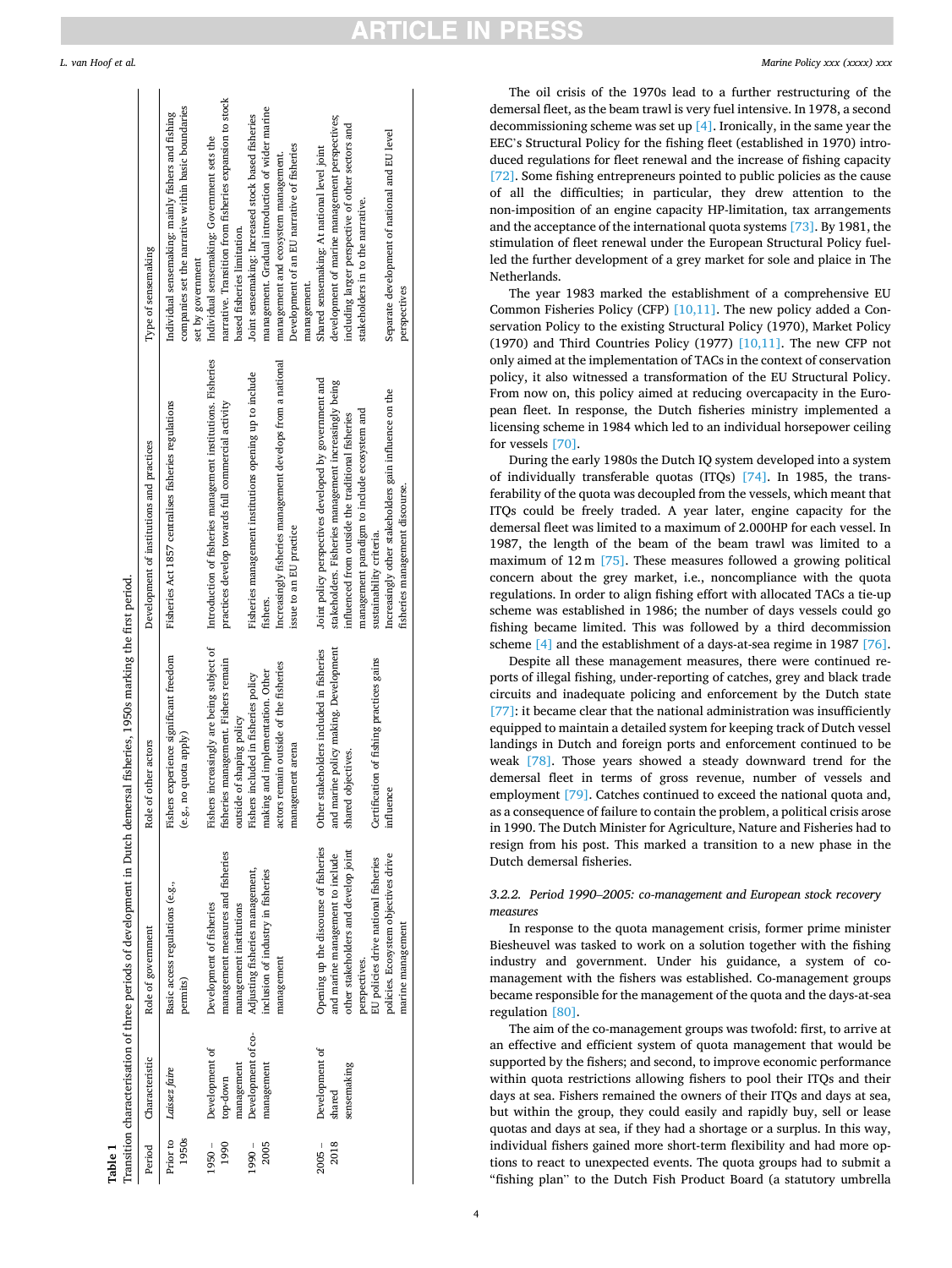#### *L. van Hoof et al.*

organisation for the seafood supply chain), detailing how their members wanted to spread their days at sea and catches over the year [\[67,80\].](#page-9-0) If a fisher did not comply, he would not only get a fine, but his excess catches would be subtracted from the total quota pool, thereby penalising his colleagues. This social control mechanism proved to enhance compliance [\[75\]](#page-9-0). As part of the quota co-management system, the groups introduced an obligation to land all fish via the auction. Ninety-nine percent of all quota holders became a member of a group, and the group system became an effective way of managing the ITQs within the boundaries of the Dutch TAC allocation [\[75,81\]](#page-9-0).

When dust settled over the quota management crisis, new problems dawned. Important North Sea fish stocks, such as cod (*Gadus morhua*) and plaice were ascertained to be below sustainable levels due to continuous high fishing mortality in the preceding years. In 2001 emergency measures for cod were introduced for all North Sea fleets. The subsequent EU days-at-sea regulation resulted in the termination of the Dutch national days-at-sea scheme.

The establishment of the Regional Advisory Councils as part of the CFP reform in 2002 [\[4,82\]](#page-8-0) created potential for stronger involvement of the industry and environmental organisations (eNGOs) in European fisheries management. However, the CFP continued being perceived as top-down, micromanaged legislation  $[11,82]$  with little room for active participation.

Around this same period, the relationship between industry and the research community was at an all-time low. Fishers did not agree with the stock assessments for North Sea plaice and sole. They held the fisheries research institute (WMR) responsible for the continuous downward trend in TACs and hence catch opportunities [\[83\].](#page-9-0) Also the government had ambiguous feelings towards the scientific advice. In response in 2002, a research cooperation between the fishing industry, WMR and the government was set up. The research collaboration initially focused on increasing understanding among fishers and the government on how stock estimates are being produced. Also, detailed commercial catch data were collected by a group of fishers, and communication between government, research and the fishing industry improved. The fishing industry discovered that fishers could make a difference by supplying data that are important for stock assessments. Researchers also realised that fishers can play an essential role in increasing knowledge of the North Sea. This formed the basis of a thriving and ongoing cooperation between the Dutch demersal fishing industry and WMR, which focusses on improving the knowledge base for fish stock management and on developing more selective fishing methods [\[83\].](#page-9-0)

In 2004 a recovery plan for North Sea plaice was implemented [\[4\]](#page-8-0). TACs, and hence quota, were being reduced. Once again, Dutch fleet capacity was larger than available quota levels. In this same year the fishing industry, government and eNGOs signed a declaration of intent aimed at the development of a sustainable perspective for the North Sea demersal fleet. This enabled the extension of the co-management regime to include self-regulation of engine capacity (which had for many vessels been in excess of registered capacity). Also, it was agreed that industry would seek a constructive dialogue with science and eNGOs. In 2005 a fourth decommissioning scheme was opened to bring the fleet back in balance with the reduced fishing possibilities for plaice [\[4\].](#page-8-0)

By 2005 the North Sea flatfish sector was again facing a serious financial crisis. The financial value of the ITQs for sole and plaice, which had always been at high levels, had almost evaporated. This had a dramatic impact on the fishing companies' equity. Three interrelated factors influenced the drop in the financial value of the ITQs. First, the decommissioning schemes resulted in under-exploitation of the quota. Second, fishing patterns changed due to high fuel prices and the EU days-at-sea scheme. Third, low fish prices and high fuel costs resulted in low profitability [\[62,84\].](#page-9-0) In addition to the financial crisis, the flatfish fleet drew increasing attention of eNGOs, who were not only concerned about the poor status of North Sea stocks caused by overfishing, but specifically pointed to the beam trawl fishery with tickler chains in

relation to impacting the seabed and the large amounts of unwanted by-catches produced in particularly the sole fishery. The first Dutch consumer fish guide issued by eNGOs in 2006 listed North Sea plaice and sole as "red species", meaning that consumers were advised not to buy these species. Under eNGO pressure several retailers decided not to sell plaice and sole anymore [\[4\]](#page-8-0). The financial and image crisis triggered a new period of transition.

### *3.2.3. Period 2005*–*2019: shared sense-making through knowledge networks and innovation*

In 2005, the Minister of Agriculture, Nature and Food Quality established a Task Force consisting of representatives of government, the Fish Product Board, the main fisheries associations, including processing and trade organisations, research organisations and eNGOs. The Task Force was tasked to develop an economic and ecologically sustainable future perspective for the demersal North Sea fleet. Its advice, presented in the *Vissen met Tegenwind* report (Fishing with Headwind) [\[85\]](#page-9-0) heralds a new period of major change. The advice consisted of six key messages: (1) fishing pressure needs to be reduced for the benefits of stock development, bottom impacts need to be reduced and fishing has to take place in a more selective way; (2) there is no future for the traditional flatfish fishery with beam trawls using chains; (3) societal acceptance is required for a sustainable future and for this a covenant that establishes a road map needs to be agreed between industry, government and eNGOs; (4) cooperation between fishers and societal organisations is essential for a sustainable future; (5) a financial support system is needed to facilitate the transition; and (6) innovative entrepreneurs need a support system in terms of education, financial support and regulations, including the establishment of a Fisheries Innovation Platform with the objective of encouraging a culture of innovation [\[85\]](#page-9-0).

The Minister subsequently allocated financial resources (45 million euros) to promote innovation of the fishing industry. Part of the funds was used for further fleet restructuring (decommissioning in 2008), part was used for financing (pilot) projects as part of the established Fisheries Innovation Platform, and part was allocated to financing the new Fisher Knowledge Networks in which fishers worked together on solving issues and developing innovations [\[85\].](#page-9-0)

One of those innovations was the further development of the pulse fishing gear. Sole, the most valuable of the flatfish species, can be targeted year-round and in large quantities, using the beam trawl. As early as 1970, experiments had been carried out with electrical fishing, and in 1986 a Dutch company made first attempts to develop a commercial application, where tickler chains were replaced by electrodes producing electrical currents to startle the fish [\[4\].](#page-8-0) In 1988, electrical fishing in marine waters was, however, banned in Europe [\[2\]](#page-8-0). In 2004, the Dutch government obtained permission from the European Commission (EC) to carry out practical tests with the pulse trawl on board of a fishing vessel. Convinced by the results of the practical test, five Dutch fishers took up the challenge and started pulse fishing, sharing their experiences in the Knowledge Network Pulse Fishery and hence contributing to the development of a viable gear. This group showed that they had a gear that fishes very well with fewer unwanted by-catches and much lower (fuel) costs, and hence a more profitable business. As a result, the remaining beam trawl fishers also wanted to switch to this gear [\[4\].](#page-8-0) In 2006, following advice by the International Council for the Exploration of the Sea (ICES), the EC decided to grant each Member State a derogation to equip 5% of their North Sea fleets with a pulse trawl, provided remaining research questions in the ICES advice were addressed [\[2\]](#page-8-0). With a view to further research, including the impending implementation of the EU landing obligation, the Netherlands, with permission from the European Commission, increased the number of pulse derogations in the period in two steps (2010 and 2014) to a total of 76 [\[64\]](#page-9-0).

In the meantime, the much reduced fishing pressure, combined with more targeted European management of mixed plaice and sole fisheries, resulted in a fully recovered plaice stock [\[86\].](#page-9-0) In 2008, a long term EU management plan for North Sea plaice and sole was implemented. In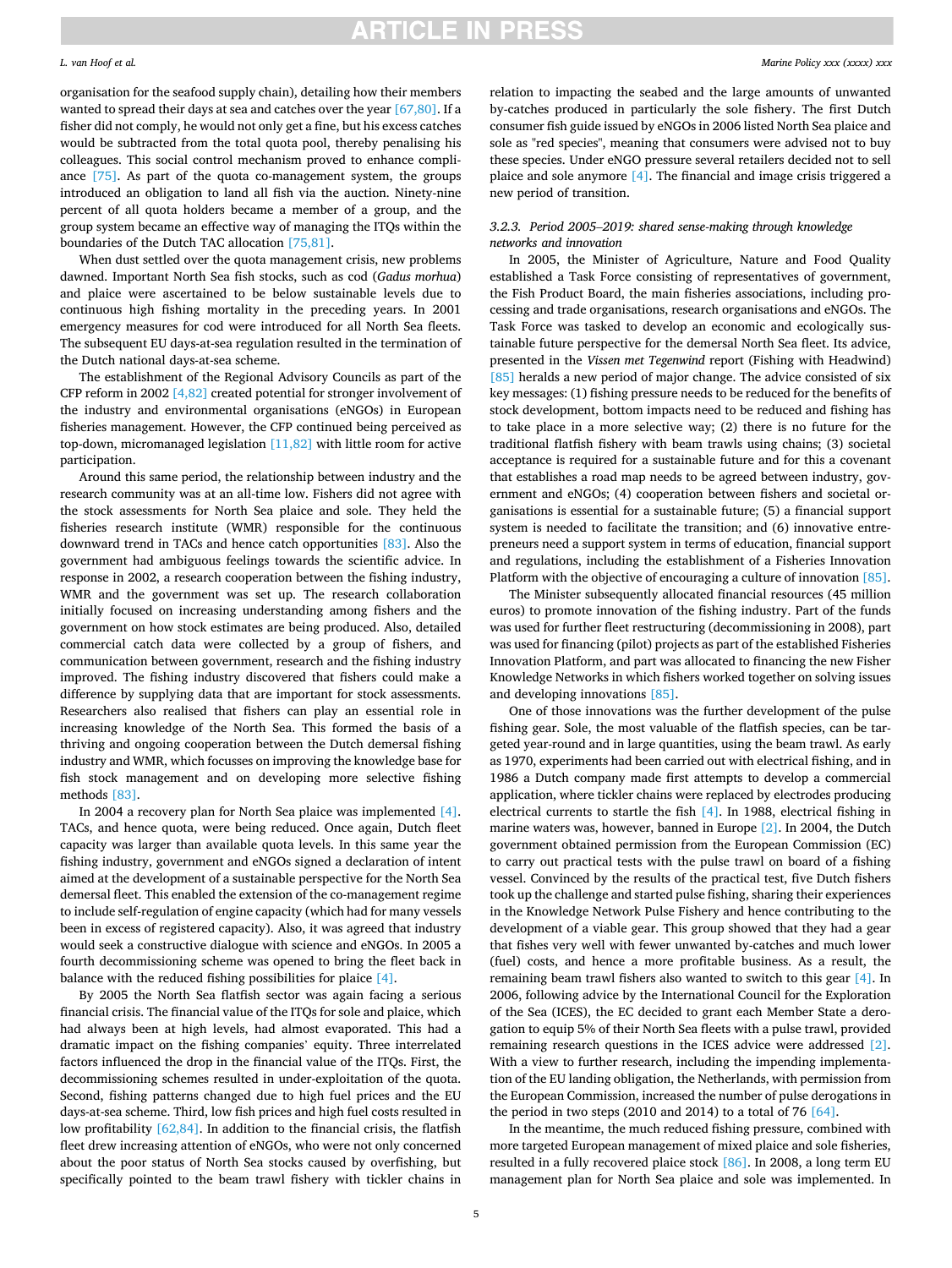#### *L. van Hoof et al.*

2009 the first Dutch fishing company received the Marine Stewardship Council (MSC) certificate for sustainable and well-managed fisheries for plaice. In April 2010, a second Dutch plaice company was MSC certified. Overtime many more Dutch fisheries were certified [\[87\]](#page-9-0) resulting by 2019 in a situation where all plaice fisheries, with the exception of those using pulse trawls, were MSC certified [\[4\].](#page-8-0)

By 2012, the Dutch demersal fleet showed a positive net result. In fact over the 2011–2016 period there was an upward trend in net revenues in the demersal fleet, a stabilising of the number of vessels and a modest increase in terms of employment [\[65\].](#page-9-0) It appears the Dutch demersal fleet had overcome the crisis of the mid-2000s. But yet another storm appeared on the horizon.

#### *3.3. The challenges of today and tomorrow*

In her 2018 vision document on circular food production, the Minister of Agriculture, Nature and Food Quality of the Netherlands summarises the current and future challenges for the Dutch fishing industry: "*Sustainable fisheries requires nature and the economy to be, and remain, in balance with each other. It is more selective, ensures less contact with the seabed, has less undesired bycatch and fewer emissions. Healthy fish stocks are and remain the basis and ensure that fishers can earn a decent living, both now and in future generations. [...] Future possibilities for fishing in the North Sea and in coastal and inland waters will be limited by the closure of fishing grounds. This is because space is also needed for the realisation of the Natura 2000 goals and the construction of wind farms. The introduction of the landing obligation and Brexit also play a role. [...] This sector needs to contribute to the reduction in greenhouse gases as well. When it comes to waste, the challenge is to limit bycatch and, when it nonetheless occurs, to put this to the most valuable use possible*" [\[13 p26\].](#page-8-0)

In the short term, the fleet has to face implementation of the EU landing obligation, a ban on pulse fishing and Brexit. In the medium term, it is clear that fishers will have to share the North Sea with an increasing number of new users and uses and deal with loss of fishing grounds due to the development of offshore wind farms and implementation of (new) nature conservation areas. In addition, it will have to respond to the call to develop a circular (sea)food production system. In the longer term, climate change adaptation and the increasing attention for animal welfare requirements in fisheries are challenges to be expected. In the next section the main short to medium term challenges will be examined, both singly as well as their combined impact.

#### *3.3.1. Landing obligation*

The EU landing obligation (LO) was launched in 2015. For demersal fisheries, it was phased-in gradually (by species and fishery) from January 2016 onwards. In the past, undersized quota species (juveniles) had to be discarded. Under the LO, fishers are obliged to land all catches of quota species, irrespective of specimen size. Many businesses expect significant short-term negative economic repercussions of the LO due to increased operating costs, decreased income from landings and underutilisation of quota [\[88,89\]](#page-9-0).

The actual outcomes of the LO will depend on several factors among which successful development of more selective gears, changes to counter-productive regulations that prevent fishers from using large meshes, costs of landing unwanted catch, prices obtained for unwanted fish, compliance of the sector and enforcement effort by the authorities. For the Dutch demersal beam trawl fleet targeting sole with 80 mm meshes, the LO is a particular challenge as this fishery is associated with substantive levels of discards of particularly plaice and dab (*Limanda limanda*). Application of selectivity measures results in significant losses of valuable sole, while hardly reducing unwanted by-catch of other species [\[4\].](#page-8-0)

In the short run the Dutch fleet has managed to reduce the impact of the LO. First, following advice by ICES [\[90\],](#page-9-0) the European Commission decided to take dab out of the quota regime. Consequently, the LO does no longer apply for this species, implying this species can again be

discarded. This alleviated on board operations and associated cost of landing all dab, as the vast majority of dab by-catches in North Sea demersal fisheries are unwanted by-catch and are discarded because there is no market for them [\[91\]](#page-9-0). Second, the Dutch demersal fisheries managed to get temporary exemptions (2019–2021) from the LO for some species on the basis of survivability of discards, including plaice. An important provision for the exemption for plaice is a pilot on the implementation of a so-called Fully Documented Fisheries scheme, using cameras to register catches. The Dutch fishery advocated this pilot as part of the exemption request. Such so-called Electronic Monitoring schemes are seen as a powerful tool for future fisheries management and, provided they are implemented for supportive rather than enforcing purposes, could contribute to the objectives of the LO [\[92\]](#page-9-0).

#### *3.3.2. Ban on pulse fishing*

Early 2019, following a polarised political debate about the impacts of pulse fishing [\[93\]](#page-9-0), electric pulse fishing was banned as from July 2021 as part of the revision of the European Technical Measures Regulation. This implies that 76 Dutch vessels (2016) [\[64\]](#page-9-0) fishing under a derogation of the ban on electric fishing (EU regulation 850/1998) have to revert to other fishing methods. For fishers who have a large sole quota, the only option is to switch back to beam trawling, as there are no viable alternatives at the moment [\[94\]](#page-9-0). For fishers who have a large plaice quota (and less sole) regulations and permits to change to available alternative gears (twinrig, fly-shoot) are restricted under national law. In addition, the costs of refitting vessels is substantive [\[64\].](#page-9-0) Reverting to beam trawling, means that catch processing time takes much longer due to increased unwanted bycatch of undersized fish and benthos, fuel costs will double, while fish prices for fish caught by beam trawlers are lower than for pulse vessels [\[85\]](#page-9-0).

The decrease in the financial results due to the ban has three main effects on the economy of the fishing industry: (1) the negative results will jeopardise the continuity of the companies; (2) it will be difficult to maintain qualified crews on board because of lower income (crew is selfemployed and work on the basis of a share system) (3) the decrease in the financial result will eventually result in less means being available for replacement and renewal of the vessel and gear. In addition, there will be impacts on the ancillary and processing industry  $[4,64]$  and on fishing communities. The majority of pulse fishers whose derogations have been terminated following the ban, are already experiencing these impacts.

#### *3.3.3. Brexit*

A Brexit implies that EU fisheries policy will no longer apply to the fishing fleet of the United Kingdom (UK) and British territorial waters (12 nautical miles or 22.2 km) and new agreements must be made about the rights of non-UK fishers to fish in the British territorial waters of the North Sea, the English Channel and the Atlantic Ocean around the UK [\[95\]](#page-9-0). These agreements will have to fit in with the new fisheries policy pursued by the British government, which most likely will restrict access to UK waters. If the UK claims the exclusive right to fish its EEZ, which is estimated to contain a substantial part of the EU's fish population [\[96\]](#page-9-0), it can be expected that a Brexit will have a significant impact on the European fishing industry [\[97\]](#page-9-0).

The Brexit may have major consequences for the Dutch fishing industry: access to each other's waters will have to be negotiated, import and export duties are possible and (quality) controls will have to be reestablished at the borders. As for the Dutch demersal fleet, the share of fishing from British waters varies; about 30% of the catches of the Dutch demersal fleet stems from British waters, with 30–35 vessels depending for more than 50% of their income on the British fishing areas [\[98\].](#page-9-0)

### *3.3.4. Area closures: offshore wind farms and nature conservation areas*

The Netherlands are planning a large-scale development of offshore wind farms in the North Sea. As part of its climate change strategy, offshore wind production should be at least 11.5 GW in 2030 with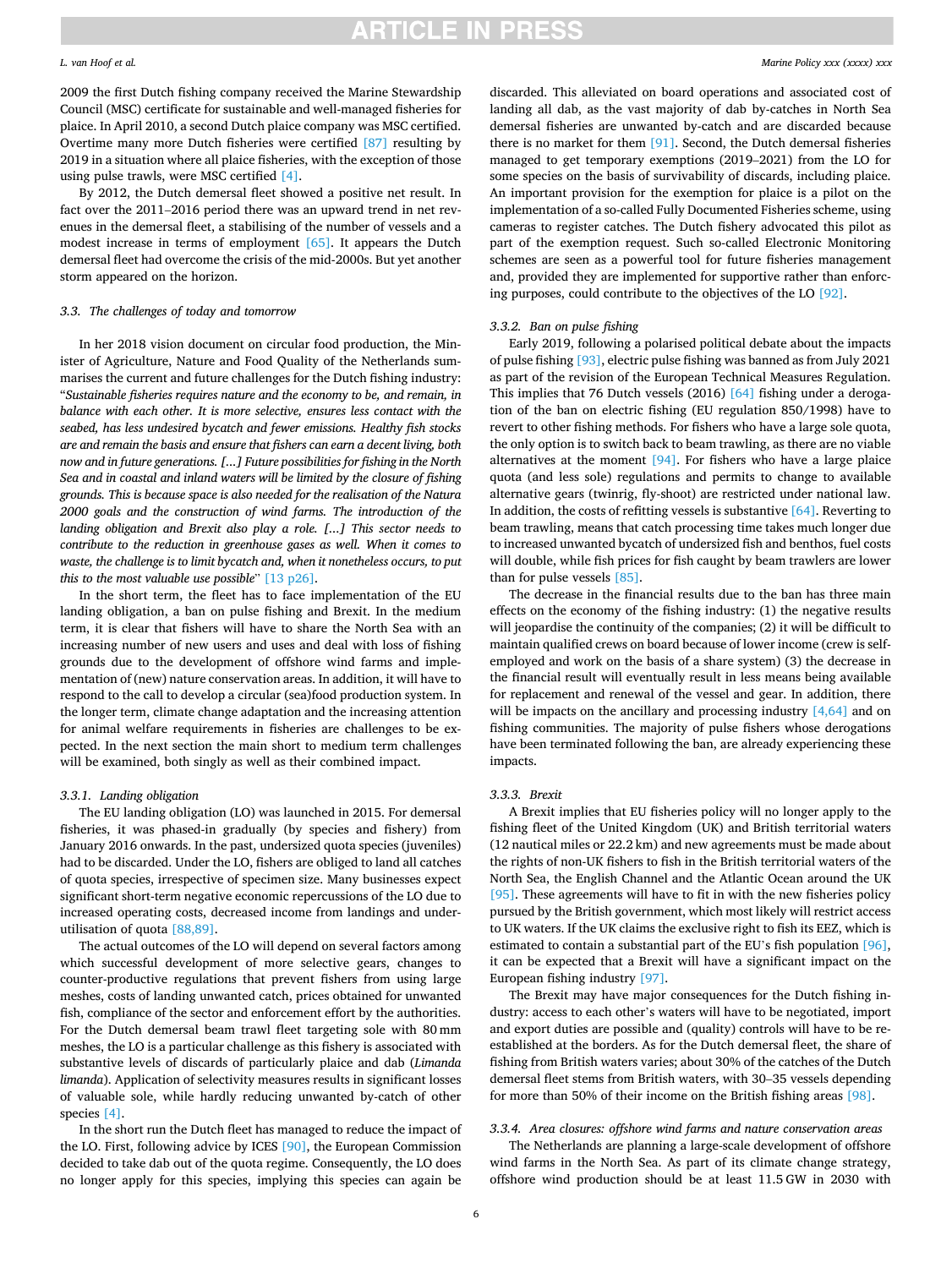#### *L. van Hoof et al.*

further growth possibilities towards 60 GW by 2050 [\[99\]](#page-9-0). Offshore wind farm locations are not accessible for trawl fisheries, which means that fishers will lose access to fishing grounds and will have to relocate. At the same time, fishers will be confronted with restrictions as a result of the implementation of the management plans for nature conservation under European Natura 2000 framework. There are plans to increase the number of designated Natura 2000 areas.

It is expected that these area closures for wind farms and nature conservation will result in a gross revenue loss for the demersal fleet of 7–20% [\[98\]](#page-9-0). The displacement of fishing activity might also lead to ecological impacts due to increased fishing activity in areas that have hitherto not or hardly been fished [\[4\]](#page-8-0).

#### *3.3.5. Combined impacts*

After several lean years, since 2012 the demersal fleet was making profit again [\[65\].](#page-9-0) Normally this would result in a time of innovation and investment in new vessels or equipment needed to make the industry more sustainable. But uncertainties over the future have so far held back investments by fishers [\[100\]](#page-9-0). Fishing companies are expecting loss of income due to the combined effects of planned area closures resulting from offshore windfarms, nature conservation areas and the Brexit. At a time when investing in innovations to deal with the challenges of the future is called for, the ban on pulse trawling means leeway to invest in the development of innovative gears is limited.

The North Sea is one of the most intensively used seas in the world and it is getting increasingly crowded with the introduction of new uses and the expansion of existing uses. Fishers have no area-specific rights which makes it difficult to legally substantiate their vested interests in a North Sea that is increasingly seeing area-specific use [\[98\]](#page-9-0). The current and future generations of fishers are faced with an uncertain future because of these combined developments and the need to re-invent their fishing operations under new conditions.

The Dutch government recognised that the developments taking place in the North Sea require a reconciliation of different interest and uses. As a result, a North Sea 2030 strategy is under development, which aims to balance nature conservation with sustainable food production and production of renewable energy  $[101]$ . As part of this strategy development, the government, environmental organisations and commercial users, including the fishing industry, are seeking to achieve a North Sea Agreement in which agreements are made about resource allocation. This agreement, negotiated by the different relevant ministries, economic users and eNGOs will lay down spatial allocation measures for the Dutch part of the North Sea and will include a transition fund [\[25\].](#page-8-0)

### **4. Discussion: 70 years of change and fisheries transitions**

The main transition overarching the transition periods in the Dutch demersal fisheries is that of the scale of fisheries governance. Over time fisheries governance changed from a fisheries largely not being restrictively managed and controlled by government, towards a fishery that is strictly managed at national and EU level. This was a gradual transition, also in how government developed and implemented policies. At times triggered by bottom-up innovative practices (e.g. development beam trawl); at times government at the regime level forced a transition towards more sustainable practices by introducing policies and management measures. Initially fisheries were still managed nationally; fisheries mainly taking place in coastal waters or in the international, largely unregulated waters. However, with increased fishing capacity and first signs of fish stocks being overfished, the regime shifted and transitioned towards more concerted international effort to manage fish stocks. At first with the NEAFC and later-on via the CFP at EU level.

Yet each of the underlying three periods is marked by intermediate transitions. The first transition is that of the mode of governance. This changed, at the national level, from top-down to cooperative governance. Following Tukker and Butter (2005) the transition occurred as a result of a rather fatalist approach; there was chaos out of which a transition was needed. The introduction of the quota system at first did not change fishing practices. The fishers continued catching fish as they did and both the administration system of catches at national level, as control effort, could not adjust at the speed required. Also the sensemaking by fishers lagged behind: the idea that stocks were limited and that they could be overfished was at the time not a shared perception.

Originating in a historical period where modernisation and upscaling was stimulated, following the post-war vision of 'no more hunger', the transition to limiting growth and managing catches required modifications in fishing practice. Sensemaking by the Dutch government also was not univocal. While government had become aware of the limits to the reproductive capacity of stocks, it at first turned a blind eye to the gross overshooting of quota by the fleet and the existence of a grey market for landed fish. Yet at a certain point this situation was untenable resulting in a political crisis. The Dutch government addressed the issue by devolving responsibility and accountability for quota management to the fishing industry. A crucial aspect of this adjustment was the use of social control, building on institutions and social practices already present in the fishing sector. Institutions and social practices, especially those of government changed from a 'top down' mode [\[102\]](#page-9-0) towards a co-management mode of shared responsibilities.

This transition in the mode of governance was fuelled by concerns on stock developments. For some stocks the system of single stock management, with setting TACs, accompanied with technical measures worked well. However sustainable management of fisheries presented itself as a wicked problem [\[54,57\]:](#page-9-0) complex, persistent, involving trade-offs and not easily manageable [\[58\]](#page-9-0). Over the years single stock management had become regarded as obsolete, in the face of impact of fisheries on the wider ecosystem including managing the bycatch.

During the 1990–2005 period, due to rising oil prices (landscape level) and growing criticism of environmental organisations on the ecological impact of fishing (thus broadening the scope from stock management to impact of fishing), a new challenge was issued to the fisheries sector to adapt. The 2005–2018 period can be classified as a period of joint sensemaking between government, the fishing industry, environmental organisations and the research community. Within the context of co-management of stocks, government and industry are used to work together. What is new in this period is how eNGOs gained a seat at the table and how government, industry and societal organisations came together to create a shared vision. Government took an active role in taking up the necessity of the fishing sector to innovate to address the challenges they were facing. Government, eNGOs and fishing sector together developed a vision of this transition process. In addition the fishing sector together with the scientific community embarked on a process of collaborative research [\[83\]](#page-9-0) for stock assessment and a series of innovation experiments.

Following Ingram (2018) and Pigford et al. (2018), there was a deliberate effort to stimulate alternative practices (niches) "operating outside established structures, cultures and practices" to generate ideas and practices which can seed "a transformation in the socio-technical regime" [\[29 p117, 30\]](#page-8-0). As much as possible government at niche and regime level was supportive for this change of the system, e.g. by funding research and experiments by the fishing fleet. Hence following Tukker and Butter (2005) this period can be characterised as a combination of the individualist approach and sustainability through the market (of which of course the MSC certification is a major example), plus process management by government creating a transition arena through the establishment of Fisher Knowledge Networks. These groups stimulated innovation and provided a platform where actors (fishers in this case) changed institutions [\[50\].](#page-8-0) The establishment of these groups is an example of creating a transition arena [\[21,103\]](#page-8-0) and taking a small wins approach [\[44,60\]](#page-8-0).

What provided a problem was the context of multi-level governance in which national perceptions and interpretations could differ from those at the EU level [\[104\],](#page-9-0) and equally interpretations between for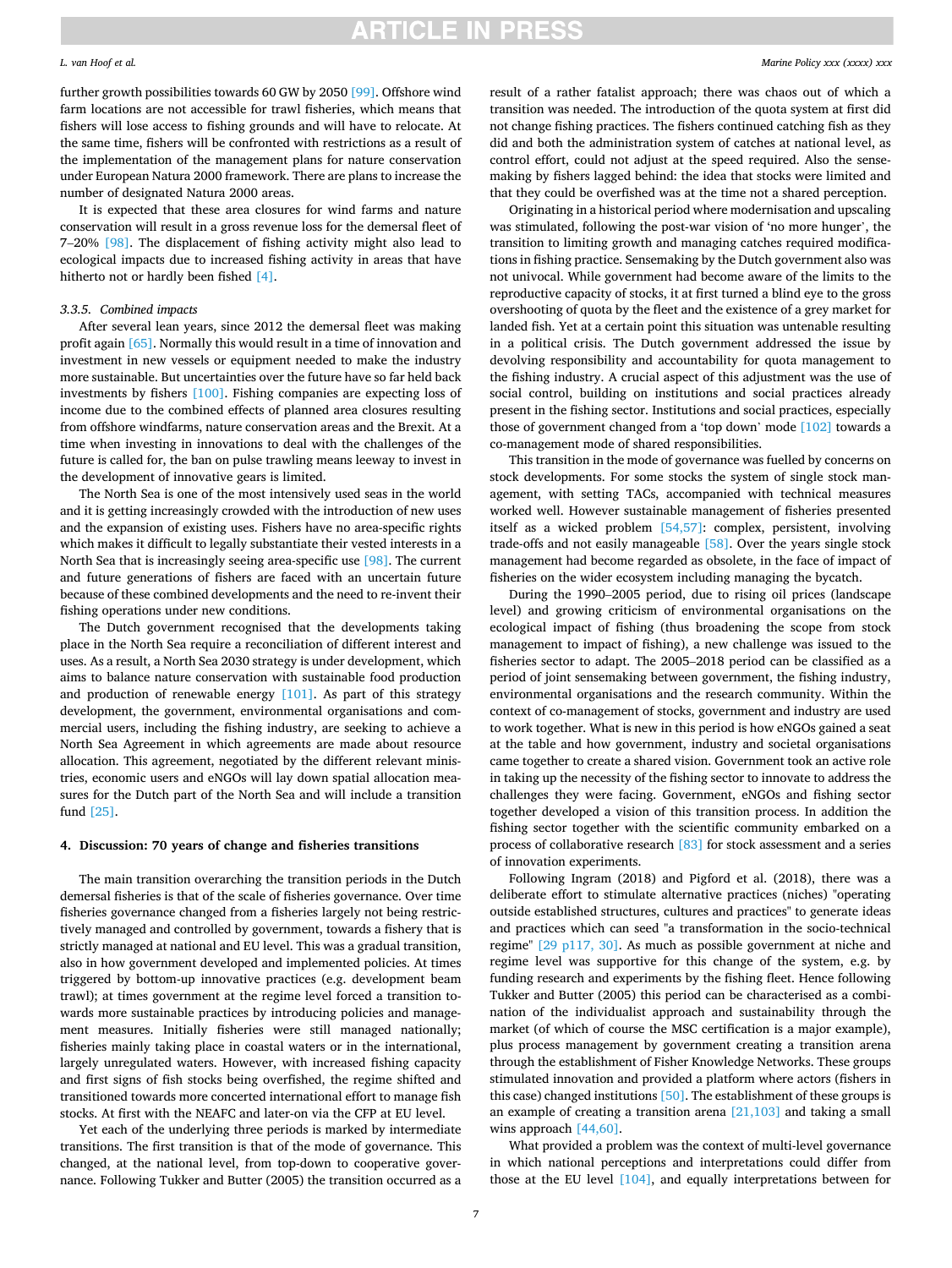#### *L. van Hoof et al.*

example the European Commission and the European Parliament could differ [\[38\]](#page-8-0). The introduction of the LO and the ban on the pulse trawl illustrate this rift at the regime level. National policies and interpretation of EU legislation appear to be at odds with the perceptions of other actors at the EU level. In addition at the level of the landscape, increasingly developments not directly related to fisheries gain impact on fisheries and fisheries management. The LO illustrates the rapid development at the landscape level of the importance of public perception of sustainability of (fisheries) operations.

The development of the pulse fisheries illustrated from the multilevel *transition* perspective that there was a mismatch between innovation at niche level and the sentiments prevailing at the regime level. From the multi-level *governance* perspective there was equally a mismatch between the perceived impact of the fishing technique between actors at national and EU levels. Hence considering the multilevel governance arena in which fisheries operate, this would not only call for a transition approach and innovation framework at the national level, but also at the EU level [\[2\]](#page-8-0).

An important role in these transitions has been played by fisheries institutions, both at the level of the niche and the regime. It becomes clear that there is a close relation between government policy development and fleet development. Initially built on a vision of growth and expansion and the idea that stocks cannot be overfished, the vision changed, resulting in effort to curtail the impact of fishing. First focussing on stocks, later also taking into regard the impact of fishing on the wider environment and ecosystem. This process of curtailing effort initially took place in a top-down system, developed towards a situation of co-management and in the most recent period, with increased attention for legitimacy of governance, opened up to include eNGOs.

As from the mid-1970s fishing policy is being developed in Europe; national policy is thus now being developed within the framework of international and, later on, EU policy. Recent developments illustrate that in this multi-level governance context of fisheries management, actors at two governance levels have different roles and relations. At the Dutch national level there is a mode of cooperation, joint decision making and vision building. At the EU level the system remains in effect rather detailed, prescriptive and top-down [\[11\].](#page-8-0) Both the LO and the ban on the pulse trawl illustrate how the perception and narrative differ between the actors at national and EU level, and, at the EU level between the different institutions.

### **5. Conclusion**

In the Dutch North Sea fisheries significant adjustments have taken place over the past 70 years, with change having installed itself as a permanent phenomenon both in fisheries and in fisheries management. Significant transitions in the Dutch demersal fisheries have stemmed from the introduction of, and changes in fisheries management policies, institutions and practices. Some changes were based on technological transitions of fishing techniques and practices. Other changes due to transitions in markets and marketing practices. The main shift that has taken place is a fundamental change from a scarcely managed and restricted fisheries towards a strictly managed fisheries, not only at national but also at EU level.

The Dutch case illustrates that firstly, it is important to be aware of the roles of the different actors at different levels of governance. Hence to understand that the position and influence of actors may differ at different levels of governance. Secondly, while government can assist, involvement of fishers and the availability of suitable transition arenas are important for the innovation process. And thirdly, collaborative sensemaking, joint-problem definition and long term vision development are essential for the achievement of effective transitions.

When it comes to changes in policy and sustainability of fishing practices, quite often fishers have followed a so-called fatalist approach [\[39\]](#page-8-0); refraining from change until there is no more alternative. If we consider the role of government in the change of the Dutch demersal fleet then we see a transition over time in which this role develops from a rather top-down management of the fleet towards a much more cooperative style of management.

Dutch government often applies the hierarchic approach to transition management by becoming a dominant actor to invoke change (Let's put a man on the moon'). The Dutch case has shown that a transition can be stimulated by creating an environment where initiators develop innovations. Although government funding does help to stimulate this process, the responsibility to invest in the transition and to create support and ownership of the transition ultimately lies with the fishing industry. Illustrative is the example of the MSC certification which shows that obtaining certification has been an initiative of individual fishing companies in collaboration with MSC, not a government instigated process. That synergy can be obtained if an entire production and market chain is involved in a transition is illustrated by the certification itself and the development of the Dutch market for certified fish produce. In addition, MSC certification also requires fish stocks to be managed properly. This provides the sector and government with a common cause.

The Dutch transition process can be characterised by engaging in collective sensemaking. By providing policy and vision documents government provides a narrative for necessary change. As such it is a part of Weick's (2006) sensemaking in which government invites the fisheries sector to embark on a process of change. However, following Grin (2012) and Hendriks and Grin (2007), by creating fora such as the Fisher Knowledge Networks the transition mainly focuses on actors who are a priori sympathetic to the idea of the transition, yet the overall trajectory is still within the confines of the existing political discourse with elements of closed preferences, agenda driven and one of control.

Although government can assist innovation by providing funding it remains pivotal that the fishers themselves also invest in the transition and perceive (co-)ownership of the transition process. As such it is regretful that, in the Dutch transition process, the Fish Product Board was dissolved in 2014; the Board at the time was collecting a research levy from all fishers, funds that could be used to co-invest in innovation. Today such a platform is lacking.

Some of the changes in the Dutch fisheries and fisheries management mark a significant transition, a fundamental change in structure, culture and practices [\[27,28\]](#page-8-0). And some of these transitions follow Weick's (2006) perception of this process of change from one state to another as a process of order, interruption, and recovery [\[44,45\]](#page-8-0). Whereas Weick emphasises the function of sensemaking as a process of, once the transition has taken place, attaching meaning and context to the new situation, in Dutch fisheries management transition, increasingly sensemaking is used as described by Egan (2019) as providing a narrative to induce change.

The Dutch case illustrates that collective sensemaking [\[51,52\]](#page-8-0) is important. Joint problem definition and long-term vision, developed and supported by government, fishing industry, scientific community and environmental organisations, are essential in navigating 'transition waters', as they constitute a shared view of what to strive for in the long run. Assigning part of the responsibility for managing the resource to the users of the resource (co-management) has contributed to gaining support of the fishing industry for management measures. In addition, social control has proven to be an effective compliance mechanism in the Dutch demersal fisheries.

At the level of the landscape, over time, a shift in playing field took place from the national level to the European scale (and later-on the European regional level). This has resulted in a need to consider wider stakeholder perspectives then only those at the national level. Hence inclusion of a wider group of (EU) stakeholders in the transition process is required. In addition, in this multi-level governance setting there are contrasts in the roles and relations of actors occurring at the different levels, ranging from cooperation, joint decision-making and vision building at the Dutch national level to a more top-down and polarised frame at the level of the EU institutions [\[10,11,82,105\]](#page-8-0). Especially when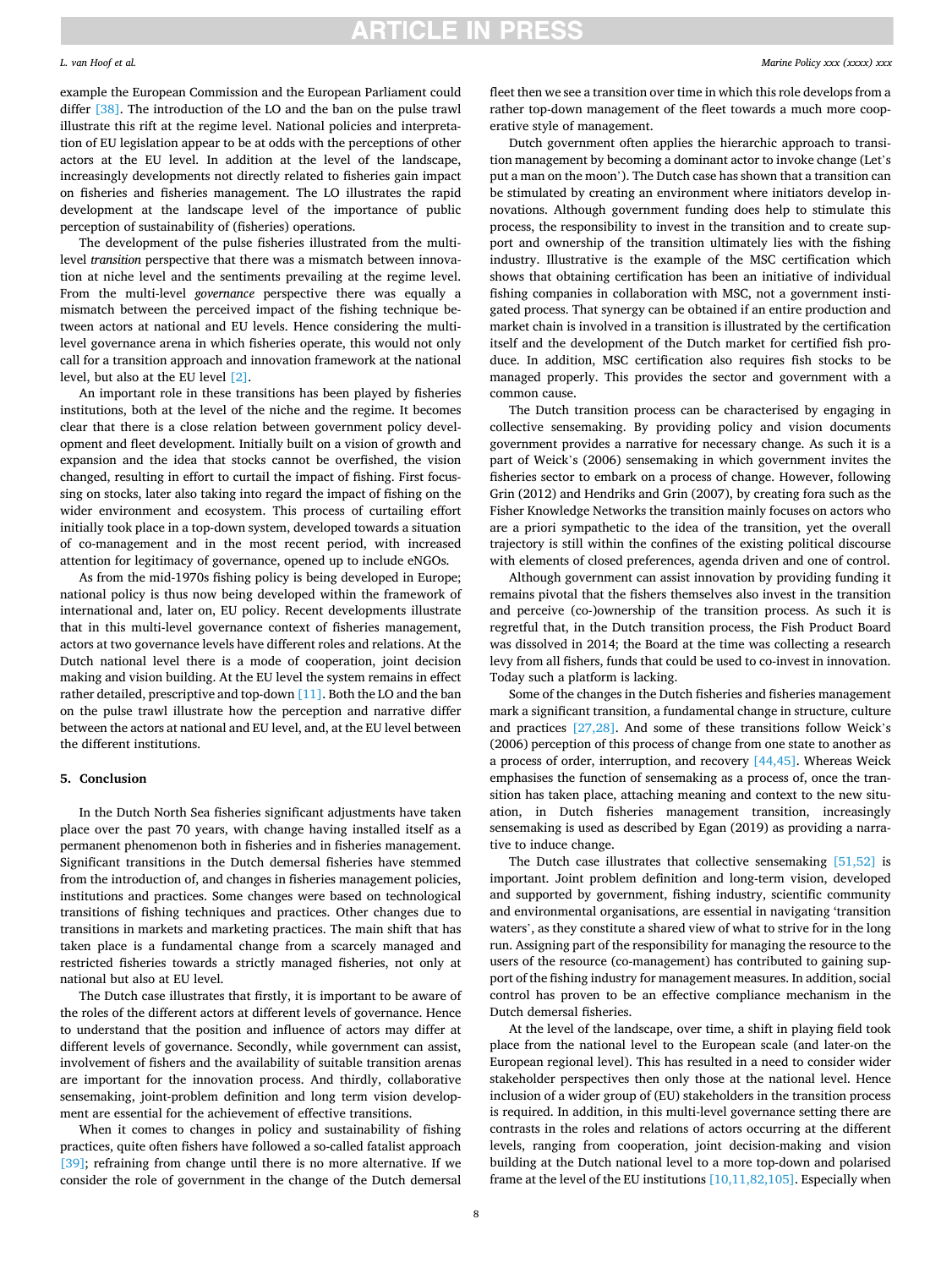#### <span id="page-8-0"></span>*L. van Hoof et al.*

developing (technological) innovations such as a new fishing technique, the creation of (international) social and political support among the various stakeholders (including other fishers) and institutions is important.

However, uncertainty regarding the future situation contributed to caution in the Dutch demersal fisheries to invest in innovation. Trepidation stemming from developments around the pulse fishing and the landing obligation, in terms of fisheries policy as well as in public perception. Main fear being that an innovation, though nationally approved, will not be accepted EU wide.

From the perspective of social innovation [106–[108\],](#page-9-0) the action perspective for policy-driven socio-technical transitions in the direction of a circular economy is clearly dependent on the socio-technological context. In this process of social innovation, government can facilitate the transition through a priori collective sensemaking and creating arenas for experimentation, providing purpose and space for innovation.

#### **CRediT authorship contribution statement**

All authors equally participated in the Conceptualisation, Methodology and Empirical descriptions. All authors contributed to both the writing of the original draft and in the review & editing.

#### **Acknowledgements**

The research was funded under the Knowledge Base programmes KB-1-1-D-1 and KB-35-006-001 of Wageningen University and Research Centre. We are grateful to the two anonymous reviewers who helped us improve the manuscript. We are also grateful to our colleagues who contributed to the work reflected upon in this paper (in alphabetical order): J. Batsleer, W.H.M. Baltussen, M.A.P.M. van Asseldonk, N.T. Hintzen, S. Kruiderink, A. Mol, P. Molenaar, J.A.E. van Oostenbrugge, F. Quirijns, W.J. Strietman and W. Zaalmink.

#### **References**

- [1] [J. Rotmans, R. Kemp, M. Van Asselt, More evolution than revolution: transition](http://refhub.elsevier.com/S0308-597X(20)30891-5/sbref1)  [management in public policy, Foresight 3 \(1\) \(2001\) 15](http://refhub.elsevier.com/S0308-597X(20)30891-5/sbref1)–31.
- [2] [T. Haasnoot, M. Kraan, S.R. Bush, Fishing gear transitions: lessons from the Dutch](http://refhub.elsevier.com/S0308-597X(20)30891-5/sbref2)  [flatfish pulse trawl, ICES J. Mar. Sci. 73 \(4\) \(2016\) 1235](http://refhub.elsevier.com/S0308-597X(20)30891-5/sbref2)–1243.
- [3] H. Österblom, [M. Sissenwine, D. Symes, M. Kadin, T. Daw, C. Folke, Incentives,](http://refhub.elsevier.com/S0308-597X(20)30891-5/sbref3) [social-ecological feedbacks and European fisheries, Mar. Policy 35 \(5\) \(2011\)](http://refhub.elsevier.com/S0308-597X(20)30891-5/sbref3) 568–[574](http://refhub.elsevier.com/S0308-597X(20)30891-5/sbref3).
- [4] [F.J. Quirijns, N.A. Steins, B.W. Zaalmink, A. Mol, M. Kraan, W.J. Strietman, M.A.](http://refhub.elsevier.com/S0308-597X(20)30891-5/sbref4)  [P.Mv Asseldonk, P. Molenaar, J.A.Ev Oostenbrugge, W.H.M. Baltussen, N.](http://refhub.elsevier.com/S0308-597X(20)30891-5/sbref4) [T. Hintzen, in: W.M.Ra.W.E. Research \(Ed.\), Duurzame Noordzee kottervisserij in](http://refhub.elsevier.com/S0308-597X(20)30891-5/sbref4)  [ontwikkeling; Ervaringen, lessen en bouwstenen, 2019](http://refhub.elsevier.com/S0308-597X(20)30891-5/sbref4).
- [5] [R.Q. Grafton, R. Hilborn, L. Ridgeway, D. Squires, M. Williams, S. Garcia,](http://refhub.elsevier.com/S0308-597X(20)30891-5/sbref5) [T. Groves, J. Joseph, K. Kelleher, T. Kompas, Positioning fisheries in a changing](http://refhub.elsevier.com/S0308-597X(20)30891-5/sbref5)  [world, Mar. Policy 32 \(4\) \(2008\) 630](http://refhub.elsevier.com/S0308-597X(20)30891-5/sbref5)–634.
- [6] [M. Salomon, T. Markus, M. Dross, Masterstroke or paper tiger](http://refhub.elsevier.com/S0308-597X(20)30891-5/sbref6)  the reform of the EU׳ [s Common Fisheries Policy, Mar. Policy 47 \(2014\) 76](http://refhub.elsevier.com/S0308-597X(20)30891-5/sbref6)–84.
- [7] [T. Markus, Towards sustainable fisheries subsidies: entering a new round of](http://refhub.elsevier.com/S0308-597X(20)30891-5/sbref7) [reform under the Common Fisheries Policy, Mar. Policy 34 \(6\) \(2010\)](http://refhub.elsevier.com/S0308-597X(20)30891-5/sbref7)  1117–[1124](http://refhub.elsevier.com/S0308-597X(20)30891-5/sbref7).
- [8] [M.F. Quaas, M.T. Stoeven, B. Klauer, T. Petersen, J. Schiller, Windows of](http://refhub.elsevier.com/S0308-597X(20)30891-5/sbref8) [opportunity for sustainable fisheries management: the case of Eastern Baltic Cod,](http://refhub.elsevier.com/S0308-597X(20)30891-5/sbref8)  [Environ. Resour. Econ. 70 \(2\) \(2018\) 323](http://refhub.elsevier.com/S0308-597X(20)30891-5/sbref8)–341.
- [9] [M. Visbeck, U. Kronfeld-Goharani, B. Neumann, W. Rickels, J. Schmidt, E. van](http://refhub.elsevier.com/S0308-597X(20)30891-5/sbref9) [Doorn, N. Matz-Lück, K. Ott, M.F. Quaas, Securing blue wealth: the need for a](http://refhub.elsevier.com/S0308-597X(20)30891-5/sbref9)  [special sustainable development goal for the ocean and coasts, Mar. Policy 48](http://refhub.elsevier.com/S0308-597X(20)30891-5/sbref9) [\(2014\) 184](http://refhub.elsevier.com/S0308-597X(20)30891-5/sbref9)–191.
- [10] [K. Seidel, The Common Fisheries Policy: The Struggle for a Sustainable Policy,](http://refhub.elsevier.com/S0308-597X(20)30891-5/sbref10)  [Office for Official Publications of the European Communities, 2019](http://refhub.elsevier.com/S0308-597X(20)30891-5/sbref10).
- [11] E. Peñas Lado, The Common Fisheries Policy: The Quest for Sustainability, John Wiley & [Sons, 2016.](http://refhub.elsevier.com/S0308-597X(20)30891-5/sbref11)
- [12] [L. van Hoof, Fisheries management, the ecosystem approach, regionalisation and](http://refhub.elsevier.com/S0308-597X(20)30891-5/sbref12)  [the elephants in the room, Mar. Policy 60 \(0\) \(2015\) 20](http://refhub.elsevier.com/S0308-597X(20)30891-5/sbref12)–26.
- [13] Ministry of Agriculture Nature and Food Quality of the Netherlands. Agriculture, nature and food: valuable and connected: the Netherlands as a leader in circular agriculture, the Hague, p. 40, 2018.
- [14] Ministry of Agriculture Nature and Food Quality of the Netherlands. Realisatieplan Visie LNV; Op weg met nieuw perspectief, the Hague, p. 85, 2019.
- [15] [R. Van Ginkel, Braving Troubled Waters: Sea Change in a Dutch Fishing](http://refhub.elsevier.com/S0308-597X(20)30891-5/sbref13) [Community, Amsterdam University Press,, Amsterdam, 2009](http://refhub.elsevier.com/S0308-597X(20)30891-5/sbref13).
- [16] [J. Halbe, C. Pahl-Wostl, A methodological framework to initiate and design](http://refhub.elsevier.com/S0308-597X(20)30891-5/sbref14)  [transition governance processes, Sustainability 11 \(3\) \(2019\) 844.](http://refhub.elsevier.com/S0308-597X(20)30891-5/sbref14)
- [17] [J. Kooiman, Governing and Governance, Sage Publication,, London, 2003](http://refhub.elsevier.com/S0308-597X(20)30891-5/sbref15).
- [18] [J. Kooiman, M. Bavinck, The governance perspective, in: J. Kooiman, M. Bavinck,](http://refhub.elsevier.com/S0308-597X(20)30891-5/sbref16)  [S. Jentoft, R. Pulin \(Eds.\), Fish for Life. Interactive Governance for Fisheries,](http://refhub.elsevier.com/S0308-597X(20)30891-5/sbref16) [MARE Publication Series Amsterdam University Press, 2005](http://refhub.elsevier.com/S0308-597X(20)30891-5/sbref16).
- [19] [E. Shove, G. Walker, Governing transitions in the sustainability of everyday life,](http://refhub.elsevier.com/S0308-597X(20)30891-5/sbref17)  [Res. Policy 39 \(4\) \(2010\) 471](http://refhub.elsevier.com/S0308-597X(20)30891-5/sbref17)–476.
- [20] [C.M. Hendriks, J. Grin, Contextualizing reflexive governance: the politics of](http://refhub.elsevier.com/S0308-597X(20)30891-5/sbref18)  [Dutch transitions to sustainability, J. Environ. Policy Plan. 9 \(3](http://refhub.elsevier.com/S0308-597X(20)30891-5/sbref18)–4) (2007) 333–[350.](http://refhub.elsevier.com/S0308-597X(20)30891-5/sbref18)
- [21] [J. Grin, The politics of transition governance in Dutch agriculture. Conceptual](http://refhub.elsevier.com/S0308-597X(20)30891-5/sbref19) [understanding and implications for transition management, Int. J. Sustain. Dev.](http://refhub.elsevier.com/S0308-597X(20)30891-5/sbref19)  15 (1–[2\) \(2012\) 72](http://refhub.elsevier.com/S0308-597X(20)30891-5/sbref19)–89.
- [22] [K.E. Weick, Enacted sensemaking in crisis situations, J. Manag. Stud. 25 \(4\)](http://refhub.elsevier.com/S0308-597X(20)30891-5/sbref20) [\(1988\) 305](http://refhub.elsevier.com/S0308-597X(20)30891-5/sbref20)–317.
- [23] [D. Loorbach, N. Frantzeskaki, F. Avelino, Sustainability transitions research:](http://refhub.elsevier.com/S0308-597X(20)30891-5/sbref21) [transforming science and practice for societal change, Annu. Rev. Environ.](http://refhub.elsevier.com/S0308-597X(20)30891-5/sbref21) [Resour. 42 \(2017\) 599](http://refhub.elsevier.com/S0308-597X(20)30891-5/sbref21)–626.
- [24] [F.W. Geels, Technological transitions as evolutionary reconfiguration processes: a](http://refhub.elsevier.com/S0308-597X(20)30891-5/sbref22)  [multi-level perspective and a case-study, Res. Policy 31 \(8](http://refhub.elsevier.com/S0308-597X(20)30891-5/sbref22)–9) (2002) 1257–1274.
- [25] OFL, Onderhandelaarsakkoord voor de Noordzee -Extra mijlen voor een gezonde Noordzee, Overlegorgaan Fysieke Leefomgeving, 2020.
- [26] [I. Darnhofer, Socio-technical transitions in farming: key concepts, transition](http://refhub.elsevier.com/S0308-597X(20)30891-5/sbref23)  [pathways towards sustainability in agriculture, Case Stud. Eur. \(2015\) 17](http://refhub.elsevier.com/S0308-597X(20)30891-5/sbref23)–31.
- [27] D. Loorbach, J. Rotmans, Transition management and strategic niche [management, Dutch Research Institute for Transitions, Rotterdam,, The](http://refhub.elsevier.com/S0308-597X(20)30891-5/sbref24)  [Netherlands, 2010](http://refhub.elsevier.com/S0308-597X(20)30891-5/sbref24).
- [28] [P. Kivimaa, W. Boon, S. Hyysalo, L. Klerkx, Towards a typology of intermediaries](http://refhub.elsevier.com/S0308-597X(20)30891-5/sbref25)  [in sustainability transitions: a systematic review and a research agenda, Res.](http://refhub.elsevier.com/S0308-597X(20)30891-5/sbref25)  [Policy 48 \(4\) \(2019\) 1062](http://refhub.elsevier.com/S0308-597X(20)30891-5/sbref25)–1075.
- [29] [J. Ingram, Agricultural transition: niche and regime knowledge systems](http://refhub.elsevier.com/S0308-597X(20)30891-5/sbref26)' [boundary dynamics, Environ. Innov. Soc. Transit. 26 \(2018\) 117](http://refhub.elsevier.com/S0308-597X(20)30891-5/sbref26)–135.
- [30] A.-A.E. Pigford, G.M. Hickey, L. Klerkx, Beyond agricultural innovation systems? [Exploring an agricultural innovation ecosystems approach for niche design and](http://refhub.elsevier.com/S0308-597X(20)30891-5/sbref27) [development in sustainability transitions, Agric. Syst. 164 \(2018\) 116](http://refhub.elsevier.com/S0308-597X(20)30891-5/sbref27)–121.
- [31] [E.A. Alexander, The effects of legal, normative, and cultural-cognitive institutions](http://refhub.elsevier.com/S0308-597X(20)30891-5/sbref28)  [on innovation in technology alliances, Manag. Int. Rev. 52 \(6\) \(2012\) 791](http://refhub.elsevier.com/S0308-597X(20)30891-5/sbref28)–815.
- [32] [F. Scott, Institutions and Organizations, Sage Publications,, Thousand Oaks, CA,](http://refhub.elsevier.com/S0308-597X(20)30891-5/sbref29) [1995](http://refhub.elsevier.com/S0308-597X(20)30891-5/sbref29).
- [33] [W.R. Scott, Institutions and Organizations: Ideas and Interests, Sage,, 2008.](http://refhub.elsevier.com/S0308-597X(20)30891-5/sbref30)
- [34] [J. Schot, F.W. Geels, Strategic niche management and sustainable innovation](http://refhub.elsevier.com/S0308-597X(20)30891-5/sbref31) journeys: theory, findings, research agenda, and policy, Technol. Anal. Strateg. [Manag. 20 \(5\) \(2008\) 537](http://refhub.elsevier.com/S0308-597X(20)30891-5/sbref31)–554.
- [35] [E.A. Eppel, M.L. Rhodes, Complexity theory and public management: a](http://refhub.elsevier.com/S0308-597X(20)30891-5/sbref32) 'becoming' field, Taylor & [Francis,, 2018.](http://refhub.elsevier.com/S0308-597X(20)30891-5/sbref32)
- [36] S. Piattoni, Multi-level governance: a historical and conceptual analysis, J. Eur. [Integr. 31 \(2009\) 163](http://refhub.elsevier.com/S0308-597X(20)30891-5/sbref33)–180.
- [37] [L. van Hoof, Who rules te waves? Governance and new institutional arrangements](http://refhub.elsevier.com/S0308-597X(20)30891-5/sbref34)  [in Dutch fisheries management in the context of the European Common Fisheries](http://refhub.elsevier.com/S0308-597X(20)30891-5/sbref34)  [Policy, Environemntal Policy Group, Wageningen University,, Wageningen, 2010.](http://refhub.elsevier.com/S0308-597X(20)30891-5/sbref34)
- [38] [L. van Hoof, M. Kraan, N.M. Visser, E. Avoyan, J. Batsleer, B. Trapman, Muddying](http://refhub.elsevier.com/S0308-597X(20)30891-5/sbref35)  [the waters of the landing obligation: how multi-level governance structures can](http://refhub.elsevier.com/S0308-597X(20)30891-5/sbref35)  [obscure policy implementation. The European Landing Obligation, Springer,,](http://refhub.elsevier.com/S0308-597X(20)30891-5/sbref35)  [2019, pp. 179](http://refhub.elsevier.com/S0308-597X(20)30891-5/sbref35)–196.
- [39] [A. Tukker, M. Butter, Governance of sustainable transitions: about the 4 \(0\) ways](http://refhub.elsevier.com/S0308-597X(20)30891-5/sbref36)  [to change the world, J. Clean. Prod. 15 \(1\) \(2005\) 94](http://refhub.elsevier.com/S0308-597X(20)30891-5/sbref36)–103.
- [40] W. de Haas, C. de Lauwere, S. Van Berkum, M. Pleite, L. van Hoof, Now is the time to get this done? An agenda for governance in the transition towards a circular agriculture WEnR, WEcR, WMR, 2019.
- [41] [E. Shove, N. Spurling, Sustainable Practices: Social Theory and Climate Change,](http://refhub.elsevier.com/S0308-597X(20)30891-5/sbref37)  [Sustainable Practices, in: Routledge, Routledge, 2013, pp. 17](http://refhub.elsevier.com/S0308-597X(20)30891-5/sbref37)–30.
- [42] R. Beunen, K. Van Assche, M. Duineveld, The search for evolutionary approaches [to governance. Evolutionary Governance Theory, Springer,, 2015, pp. 3](http://refhub.elsevier.com/S0308-597X(20)30891-5/sbref38)–17.
- [43] [R. Beunen, K. Van Assche, M. Duineveld, Evolutionary Governance Theory,](http://refhub.elsevier.com/S0308-597X(20)30891-5/sbref39) [Springer,, 2015](http://refhub.elsevier.com/S0308-597X(20)30891-5/sbref39).
- [44] [K.E. Weick, Faith, evidence, and action: better guesses in an unknowable world,](http://refhub.elsevier.com/S0308-597X(20)30891-5/sbref40)  [Organ. Stud. 27 \(11\) \(2006\) 1723](http://refhub.elsevier.com/S0308-597X(20)30891-5/sbref40)–1736.
- [45] [L.D. Introna, On the making of sense in sensemaking: decentred sensemaking in](http://refhub.elsevier.com/S0308-597X(20)30891-5/sbref41)  [the meshwork of life, Organ. Stud. 40 \(5\) \(2019\) 745](http://refhub.elsevier.com/S0308-597X(20)30891-5/sbref41)–764.
- [46] [K.E. Weick, K.M. Sutcliffe, D. Obstfeld, Organizing and the process of](http://refhub.elsevier.com/S0308-597X(20)30891-5/sbref42) [sensemaking, Organ. Sci. 16 \(4\) \(2005\) 409](http://refhub.elsevier.com/S0308-597X(20)30891-5/sbref42)–421.
- [47] [J. Helms Mills, A. Thurlow, A.J. Mills, Making sense of sensemaking: the critical](http://refhub.elsevier.com/S0308-597X(20)30891-5/sbref43)  [sensemaking approach, Qual. Res. Organ. Manag. Int. J. 5 \(2\) \(2010\) 182](http://refhub.elsevier.com/S0308-597X(20)30891-5/sbref43)–195.
- [48] [M.H. Anderson, How can we know what we think until we see what we said?: A](http://refhub.elsevier.com/S0308-597X(20)30891-5/sbref44)  [citation and citation context analysis of Karl Weick](http://refhub.elsevier.com/S0308-597X(20)30891-5/sbref44)'s The Social Psychology of [Organizing, Organ. Stud. 27 \(11\) \(2006\) 1675](http://refhub.elsevier.com/S0308-597X(20)30891-5/sbref44)–1692.
- [49] [M. Egan, Sense-making resource efficiency through](http://refhub.elsevier.com/S0308-597X(20)30891-5/sbref45) "sustainability" reports, [J. Bus. Ethics 154 \(3\) \(2019\) 797](http://refhub.elsevier.com/S0308-597X(20)30891-5/sbref45)–812.
- [50] [B. Baez, M.Y. Abolafia, Bureaucratic entrepreneurship and institutional change: a](http://refhub.elsevier.com/S0308-597X(20)30891-5/sbref46)  [sense-making approach, J. Public Adm. Res. Theory 12 \(4\) \(2002\) 525](http://refhub.elsevier.com/S0308-597X(20)30891-5/sbref46)–552.
- [51] [L.M. Bietti, O. Tilston, A. Bangerter, Storytelling as adaptive collective](http://refhub.elsevier.com/S0308-597X(20)30891-5/sbref47) [sensemaking, Top. Cogn. Sci. 11 \(4\) \(2019\) 710](http://refhub.elsevier.com/S0308-597X(20)30891-5/sbref47)–732.
- [52] [S. Ganon-Shilon, C. Schechter, Shared sense-making processes within a national](http://refhub.elsevier.com/S0308-597X(20)30891-5/sbref48)  reform implementation: principals' [voices, Leadersh. Policy Sch. \(2019\) 1](http://refhub.elsevier.com/S0308-597X(20)30891-5/sbref48)–28.

9

#### *Marine Policy xxx (xxxx) xxx*